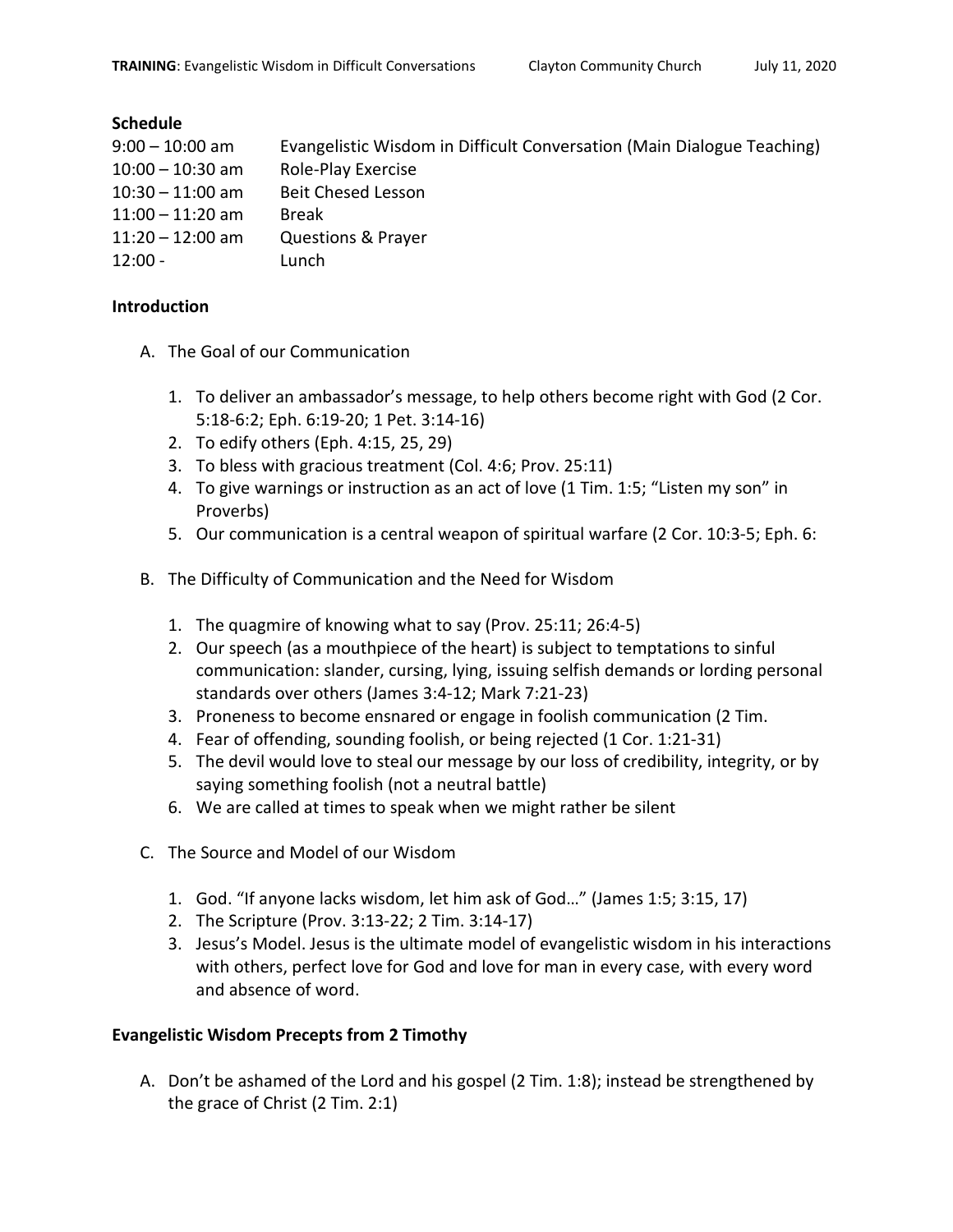Paul contrasts those who demonstrated shame for the Lord by deserting him (e.g., "all who are in Asia," including Phygelus, and Hermogenes, 1:14) with those who showed commitment to the Lord by their commitment to Paul (e.g., Onesiphorus, 1:16), and encourages Timothy to be like the latter by coming to him before winter (2 Tim. 4:20)

- B. Don't only hold the gospel yourself; instead entrust it to others (2 Tim. 2:2)
	- 1. This means that you need to know the gospel well
		- a. Biblical Outline
			- i. The Scripture foretold through particular promises that God would send a ruler into the world to deal with mankind's sin
			- ii. That ruler is Jesus
			- iii. To provide a way of escaping God's wrath for our sin, he died and was buried according to the Scripture
			- iv. He rose from the dead and was seen alive by witness according to the Scriptures
			- v. He has been exalted to God's right hand as the unique Son of God and Lord of the living and the dead
			- vi. He will come again as Judge and Savior of mankind
		- b. Practical Outline
			- i. Who is God?
			- ii. What is man's problem?
			- iii. Who is Jesus?
			- iv. How should we respond?
		- c. Call to Respond

Responding appropriately to this message would include that we: Believe/Express Faith

- i. Agree with God about our condition as sinners in need of forgiveness and salvation
- ii. Affirm the identity of Jesus and his activity on our behalf
- iii. Accept the claim that his substitutionary death and triumphant resurrection was sufficient to deal with our sin against God so that we may be forgiven, walk in newness of life, and have the hope of heaven with God
- iv. Announce what Jesus has done for you in obedience to the great commission

## Repent/Submit to Obedience

- i. Renounce loyalties to personal desires, allegiances, and ways of life that do not honor God
- ii. Turn from the inside out toward that which honors God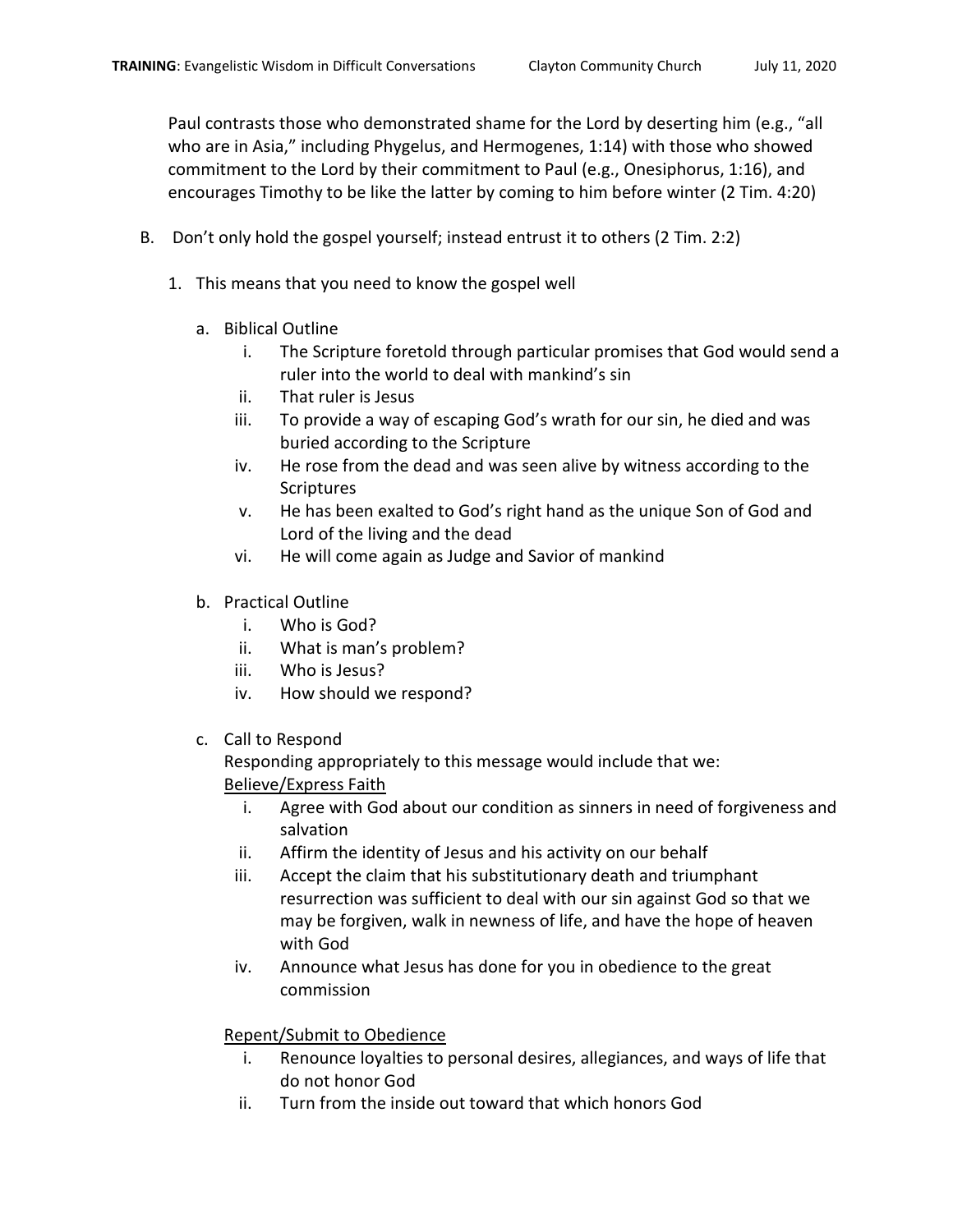- C. Don't expect ease in your efforts to be evangelistically wise in difficult conversations; instead, be prepared to suffer and exert your energies (2 Tim. 2:3-13; 4:4-8)
- D. Do not quarrel with those who would like to revise the clear message of Scripture (2 Tim. 2:14); instead, do your best to cut a straight path to the gospel (2 Tim. 2:15)
- E. Avoid irreverent babble (2 Tim. 2:16-18); instead, be ready to honor the Lord and be used by the Lord (2 Tim. 2:19-21)
- F. Flee youthful passions to argue (2 Tim. 2:22); instead, pursue righteousness, faith, love, peace (2 Tim. 2:22) Instead of trying to be right in a conversation or argument, seek to be righteous and to help the other person in the conversation also be right with God.
- G. Have nothing to do with foolish, ignorant controversies (because the Lord's servant must not be quarrelsome (2 Timothy 2:23-24); instead, that God may grant others repentance and the knowledge of the truth, be (2 Timothy 2:24-26)
	- Kind to everyone
	- Able to teach
	- Patiently enduring evil (not returning evil for evil)
	- Correcting opponents with gentleness
- H. Recognize the urgency and the prevalence of difficult conversations in the last days (2 Tim. 3:1-5) and avoid those who are bent to corrupt others (2 Tim. 3:5-9); and instead, recognize godly teaching and continue to follow after mentors of godly living (2 Tim. 3:10-15)
- I. Even though many will reject it (2 Tim. 4:3-4), the Scripture must continue to be your standard for teaching/reproving/correcting/and training others in righteousness (2 Tim. 3:14-3:2)

# **Evangelistic Wisdom Precepts from Selected Scripture**

A. The Strategy of a Soft Answer. "A harsh word stirs up strife, but a soft answer turns away wrath" (Prov. 15:1)

- Consider your tone—do you sound frustrated, annoyed, or angry?
- Consider whether your vocabulary is helpful—is there another way you can say the same thing?
- 2. Start a conversation or make your first reply *a question*.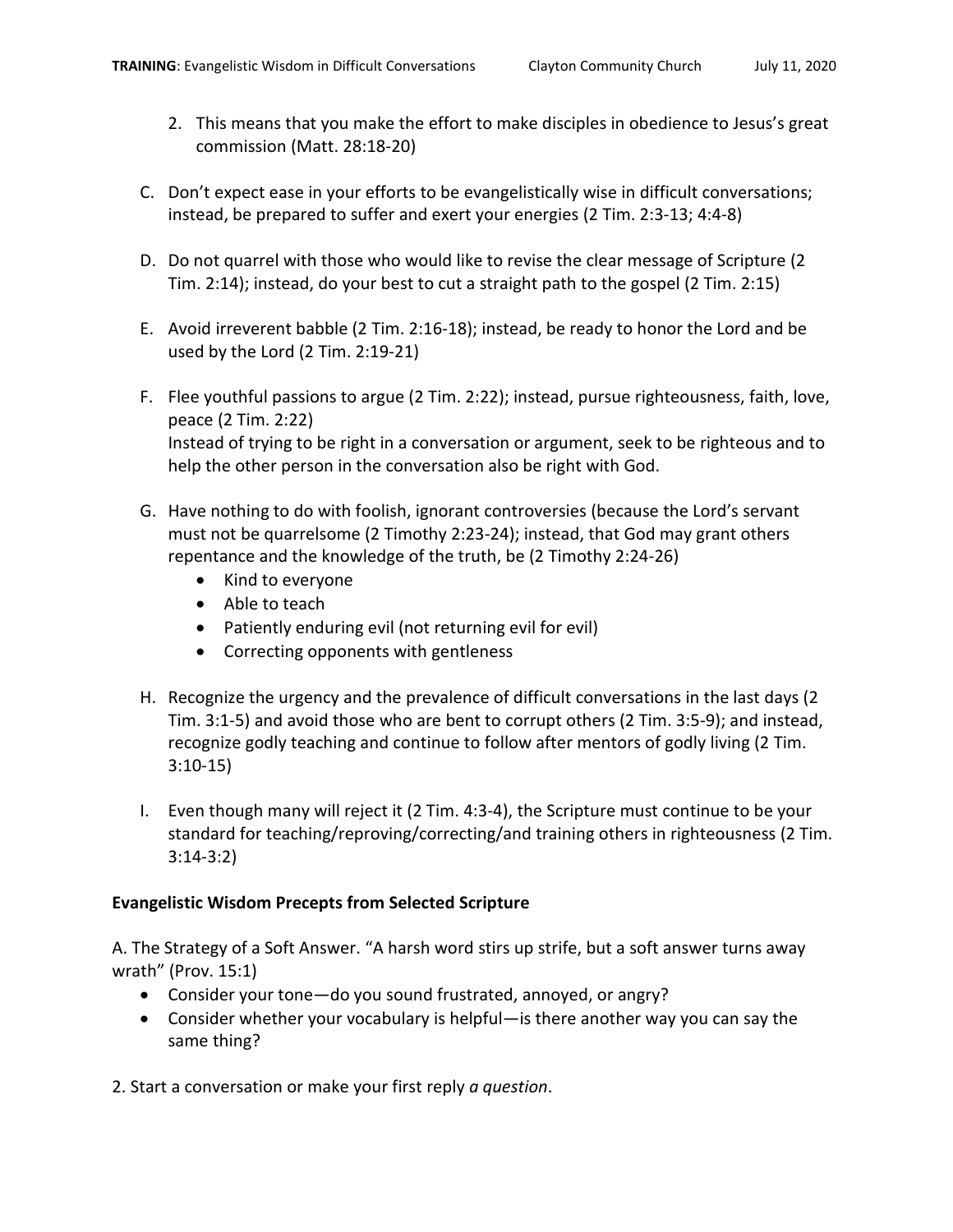Jesus often used questions to quickly turn the conversation in the right direction, toward the condition of the heart of the person with whom he was speaking. "Good teacher, what must I do to inherit eternal life? *Why do you call me good?*"

Questions can also turn an adversarial conversation between two viewpoints into a partnership to answer the same core question.

3. Remember that conversations involve (at least) two people and therefore listening is also necessary. Listening is especially needed so that you do not assume or accuse another of something that they are not actually guilty of (Prov. 18:13, 15, 17)

4. Speak personally. Remember that your own testimony or your own wrestling with the difficulties is a powerful tool to help humanize (not just a matter of issues) the conversation and Jesus came to save people, not issues or current events.

5. Keep pointing the conversation back to the gospel, a personal relationship with God, and the personal need to be made right with God.

## **The Current Dangers**

- 1. The call to weep with those who weep, even if the source of loss is sin
- 2. Lamenting injustice, while disagreeing with expectations for justice

## 3. Critical Race Theory

A system of thought that operates under the following presumptions:

- a. People identify others first according to their racial identity
- b. Having a racial identity places you in a racial grouping
- c. You either are empowered by being a member of a racial grouping or are oppressed by those having power
- d. Those having power have used it to oppress others to such an extent that racial oppression is embedded into the very structures of society (meaning that those who are oppressed have no possibility of exiting that oppression)
- e. The only solution to structural racial oppression ("racism") is for those who are oppressed to seize the power from the oppressors to remake society more equitably

4. Intersectionality. A system of thought that identifies persons having layers of oppression or victimhood who should be the lone voices speaking and offering solutions.

5. Extreme Pressures of the COVID pandemic

6. Being a good American Citizen in the midst of revisionist history, and facing national sins, praying for and supporting leaders as Chrisitans